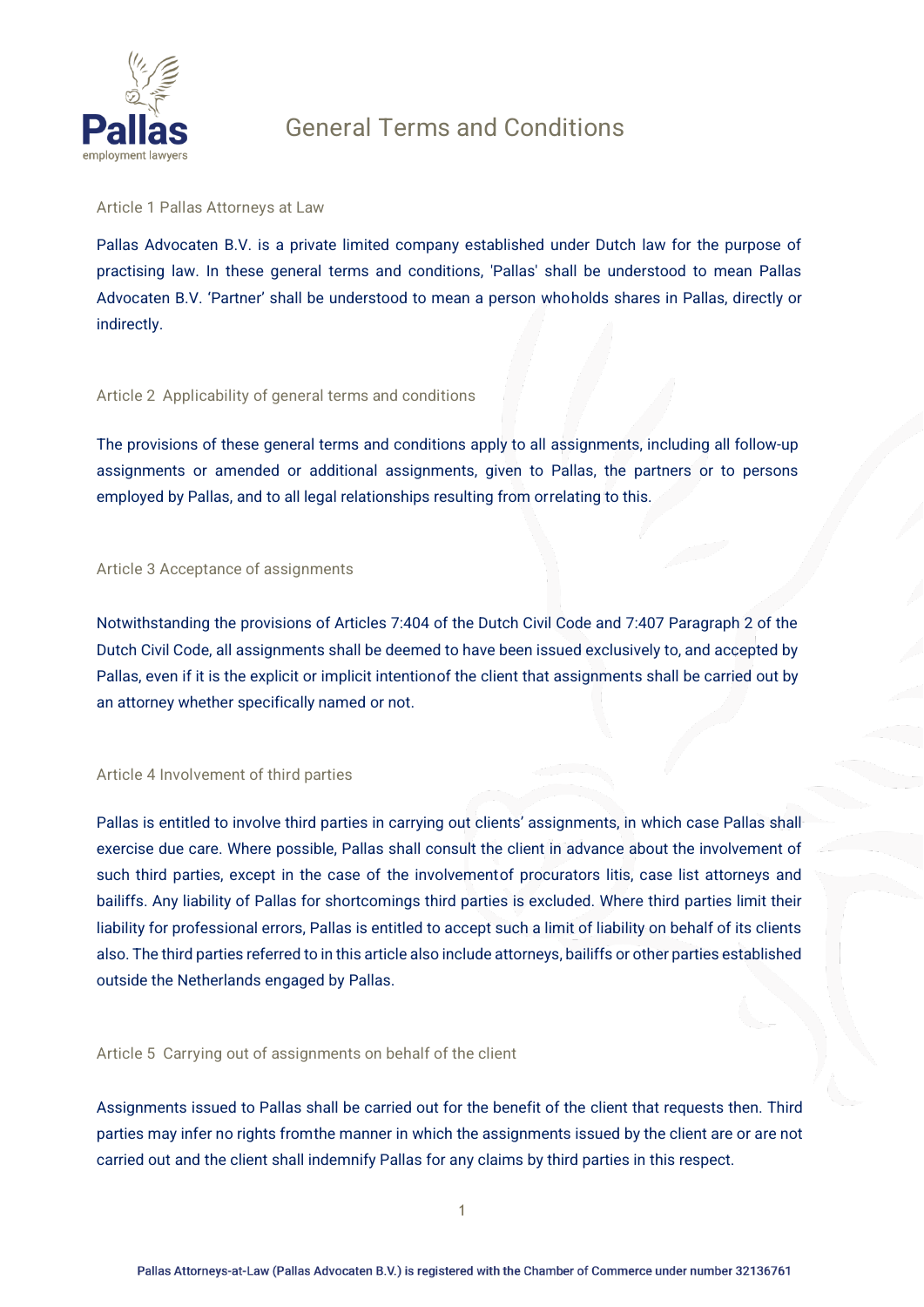

**Article 6 Persons involved in carrying out assignments**

Besides Pallas all persons involved in carrying out any assignments issued by a client, regardless of whether they are still employed by Pallas, are also entitled to invoke these General Terms and conditions. The provisions of these General Terms and conditions alsoapply to the directors of Pallas.

#### **Article 7 Fee**

Unless otherwise agreed in writing, the fee shall be based on the hours worked multiplied by the applicable rates as fixed by Pallas from time to time. The current rates shall be available upon request at any time. An advance payment for work carried out or to be carried out may be requested at any time. Expenses incurred on behalf of the client shall be invoiced separately. All amounts shall bequoted excluding a 6% administration fee and VAT.

#### **Article 8 Invoices**

Invoices issued by Pallas are payable within 14 days after the date of the invoice in the manner indicated by Pallas. Pallas is entitledto set off its invoices, even if they are not yet due, against funds held by Pallas on behalf of the client, even where such funds are deposited with the 'Stichting Beheer Derdengelden Pallas Advocaten' (Pallas Attorneys at Law Clients' Fund) or with other third parties. The client hereby authorises Pallas and the aforementioned Fund or other third parties to cooperate with such setting-off.

Pallas is entitled to demand security for payment for its work, disbursements and/or expenses at any time.

#### **Article 9 Not timely payment**

If the payment is still outstanding after the aforementioned payment period (article 8 - fatal period) has expired, without the need fornotice, the client shall be in default. After the fatal period lapsed, Pallas (or its debt collecting provider) shall send the client a payment reminder and shall offer the client a possibility to fulfil payment within 14 days after receiving this payment reminder.

When the client does not pay within this 14 days period, the client shall be obliged to pay collecting costs and statutory interests. At that moment Pallas is entitled to request payment from the client by means of bailiff services. All reasonable costs which Pallas needs to make to collect payment outside a court proceeding, after the fatal period of 14 days lapsed, shall be borne by the client and arebased on the amounts (offset) which are provided by the Dutch 'Decree on Payment of Debt Collecting Costs'.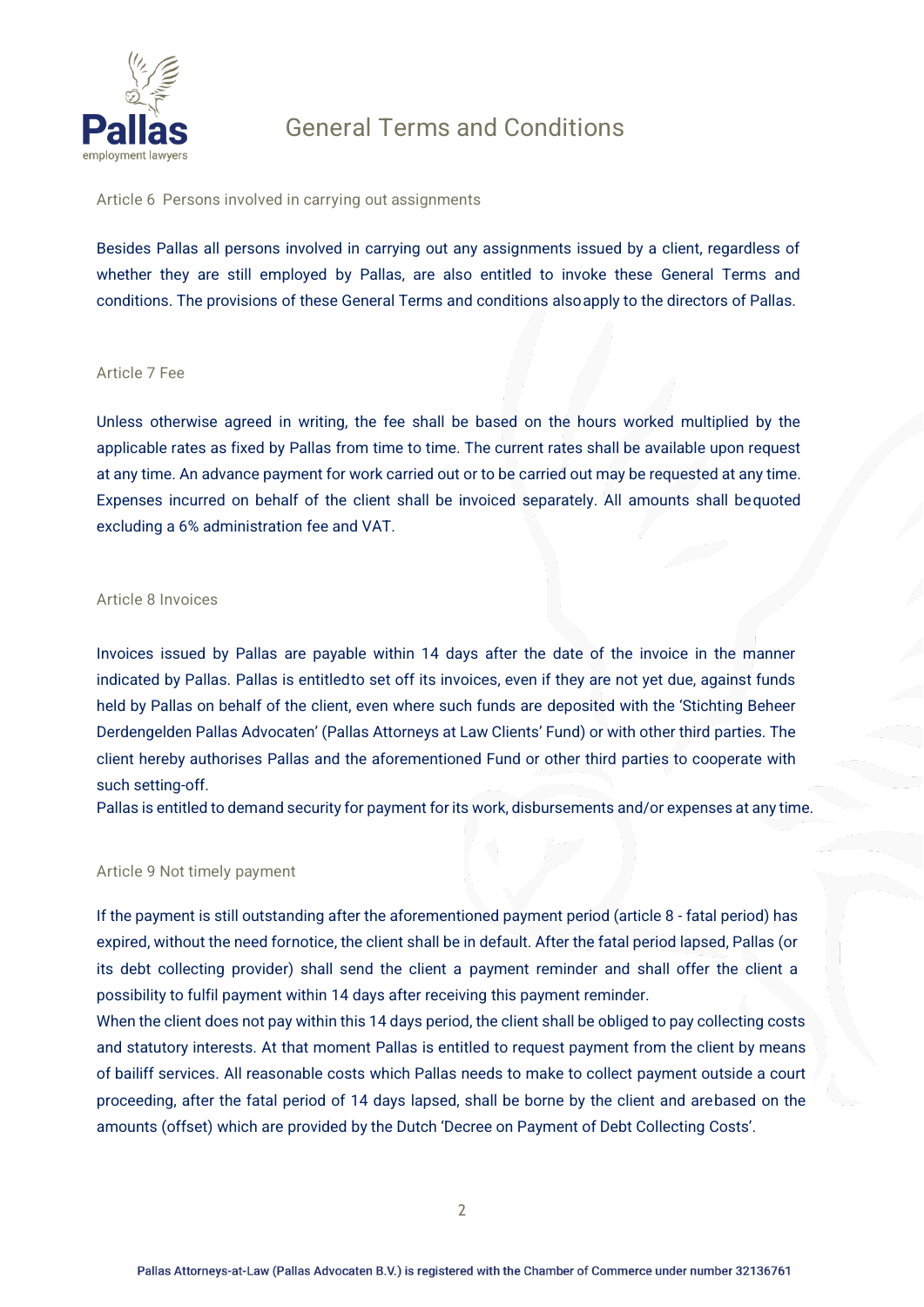

### **Article 10 Liability**

Any liability arising from or relating to the carrying out of assignments is limited to the amount paid under the liability insurance policy or policies taken out by Pallas, plus the amount of the excess applying to such insurance. If, for reasons beyond Pallas' control, no payment can be made under the aforementioned insurance, any liability shall be limited to double the amount paid by the client to Pallas for the assignment in question in the previous twelve calendar months, up to a maximum of EUR 25,000. The limit ofliability mentioned in the previous sentence applies even if the client has not yet settled any of Pallas' invoices. The limit or exclusion of liability mentioned in this article does not apply to losses resulting from a knowingly reckless or intentional breach on the part of Pallas.

#### **Article 11 Confidentiality**

In carrying out the assignments, Pallas shall take appropriate measures to preserve the confidentiality of the client relationship. Nevertheless, unless expressly agreed otherwise, the following conditions shall apply to the assignment: (i) the client grants permission, in relation to the assignment or otherwise, within the Pallas organisation, for the notification of those involved within Pallas for whom such information is relevant in relation to the carrying out of the assignment or the management of the relationship with the client; (ii) the client grants permission for the use in communications of all means of communication customary at that time,particularly the internet.

### **Article 12 Unusual transactions**

The client shall provide Pallas with any information, which Pallas needs in order to meet any obligations to establish the identity of clients and persons affiliated with clients, including obligations under the Dutch Act on the Prevention of Money Laundering and Financing of Terrorism (Wet ter voorkoming van witwassen en financieren van terrorisme). Pallas has an obligation to report unusualtransactions to the authorities.